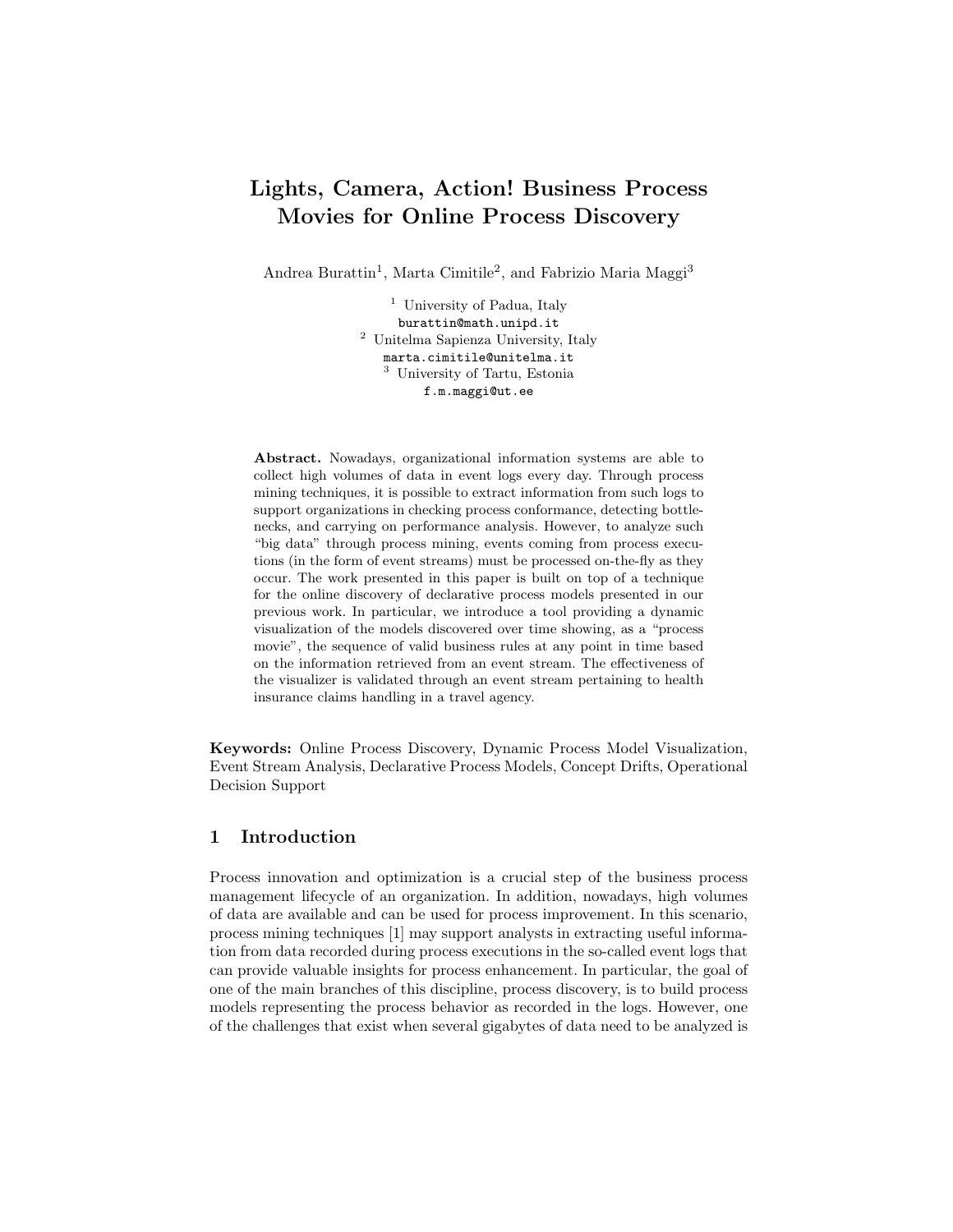to process the data on-the-fly through techniques that work at runtime and analyze the data as soon as it becomes available. Unfortunately, traditional process discovery techniques are limited to the off-line analysis of event logs and require several iterations on the data for discovering a process model. For this reason, these techniques cannot be used in an online setting with the consequence of a reduced capability to support real-time process comprehension and monitoring.

In [15], we propose an approach to automatically discover declarative process models from streams of data, at runtime. A declarative process model is a set of business rules that describe the process behavior under an open world assumption, i.e., everything that is not forbidden by the model is allowed. These models can be used to express process behaviors involving multiple alternatives in a compact way and are very suitable to be used in changeable and instable environments with respect to the conventional procedural approaches. In [15], an online process discovery technique is proposed to automatically construct, from an event stream, a representation of complex business processes in the form of business rules, without using any a-priori information and processing the events on-the-fly, as they occur. In addition, this approach is able to detect concept drifts, i.e., changes in the process execution due to periodic/seasonal phenomena that are vital to be detected and analyzed to deeply understand how the process adapts its behavior over longer periods of time.

Even if this approach has been implemented in the process mining tool ProM [19], its previous implementation was able to cope only with "static" objects and a graphical visualization of the evolution of the process model over time was missing. In this work, we try to address this limit by presenting a graphical visualizer for process models extracted from an event stream through the declarative process discovery approach presented in [15]. The visualizer has been developed using a client-server architecture in which the stream source is the server and a number of miners, modeled as clients, can be connected to the source using TCP connections. When a new event is emitted, a log fragment is encoded only containing that event and sent to the clients. The reconstruction of the complete final process instance (by grouping together events belonging to the same case) is delegated to the miners. The output models are visualized in the form of an animated "process movie" that dynamically shows how the behavior of the process that produces the event stream changes over time. The process models are represented using Declare [2] a declarative process modeling language to describe process behaviors through business rules. The added value provided by the visualizer to the process stakeholders is to have continuously updated "de facto" models showing the real behavior of the process as recorded in the stream.

The paper is structured as follows. Section 2 introduces the characteristics of event stream mining as well as some basic notions about Declare. Here, we also give a short description of the online process discovery technique underlying the proposed visualizer. Section 3 introduces the visualizer and describes its implementation. In Section 4, the tool is applied to an event stream pertaining to health insurance claims handling in a travel agency. Finally, Section 5 reports some conclusion and final remarks.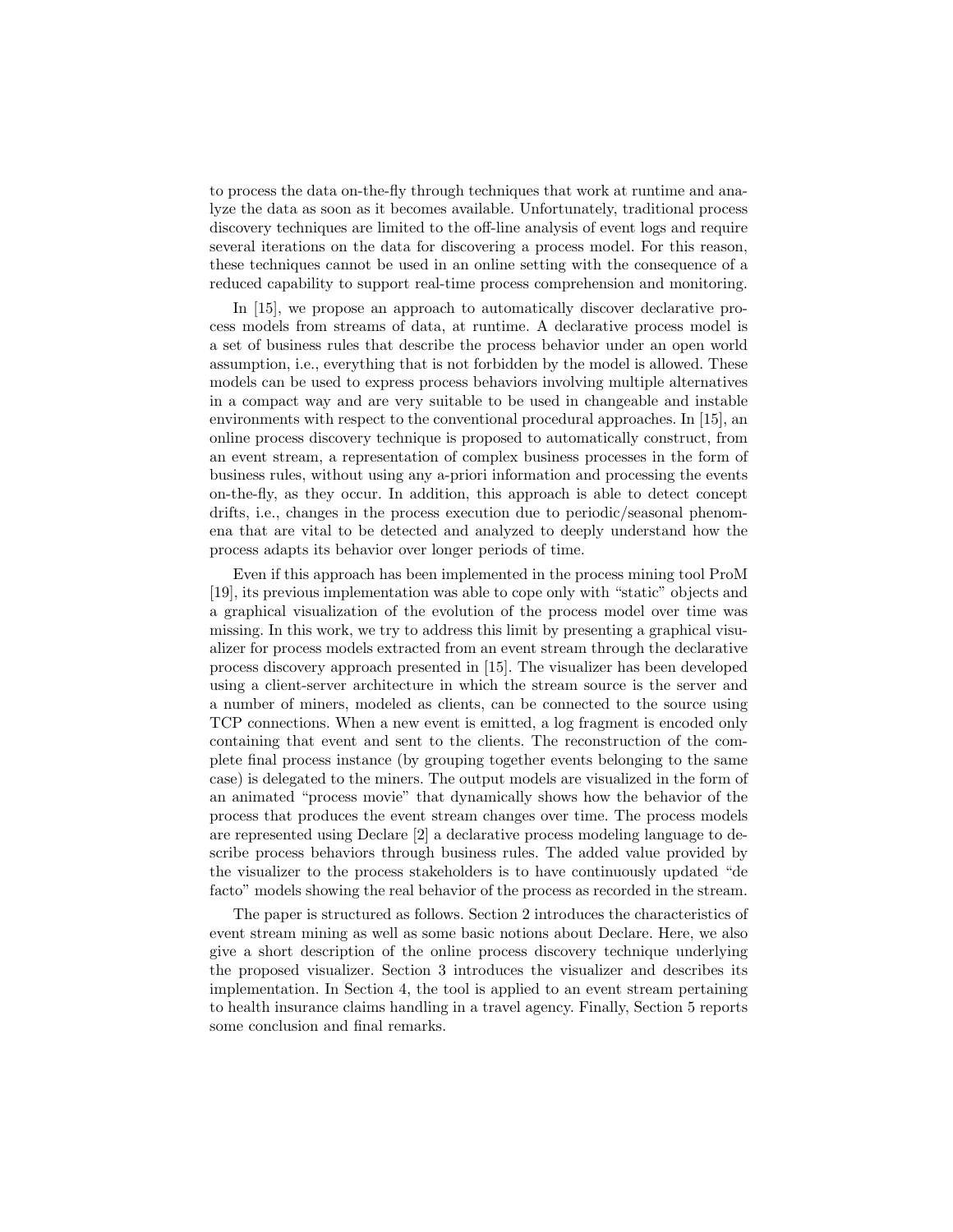### 2 Preliminaries

This section provides a general introduction to the basic elements we are going to use throughout the paper. In particular, we introduce the notion of event stream and we give a quick overview of the Declare language. Also, we introduce the approach for the online discovery of Declare models that we use to produce the process movies presented in this paper.

#### 2.1 Event Streams

Several works in the data mining literature, such as [12, 3, 4], agree in defining a data stream as a fast sequence of data items. It is common to assume that:  $(i)$  data has a small, typically predefined, number of attributes;  $(ii)$  mining algorithms are able to analyze an infinite number of data items, handling problems related to memory bounds; *(iii)* the amount of memory that the learner can use is finite and much smaller than the memory required to store the data observed in a reasonable span of time;  $(iv)$  each item is processed within a certain small amount of time (algorithms have to linearly scale with respect to the number of processed items): typically the algorithms work with one pass on the data;  $(v)$  data models associated to a stream (i.e., the "underlying concepts") can either be stationary or evolving [20].

An event stream is a potentially infinite sequence of events. It is possible to assume that sequence indexes comply with the time order of events (i.e., given the sequence S, for all indexes  $i \in \mathbb{N}^+$ ,  $\#_{time}(S(i)) \leq \#_{time}(S(i+1))$ . Starting from a general data stream (not necessarily a stream of events), it is possible to perform different analysis. The most common are clustering, classification, frequency counting, time series analysis, and change diagnosis (concept drift detection) [10, 20, 3].

#### 2.2 Declare: Some Basic Notions

In this paper, the process behavior as recorded in an event stream is described using Declare rules. Declare is a declarative process modeling language originally introduced by Pesic and van der Aalst in [2]. Instead of explicitly specifying the flow of the interactions among process events, Declare describes a set of rules that must be satisfied throughout the process execution. The possible orderings of events are implicitly specified by rules and anything that does not violate them is possible during execution. In comparison with procedural approaches that produce "closed" models, i.e., all what is not explicitly specified is forbidden, Declare models are "open" and tend to offer more flexibility for the execution.

A Declare model consists of a set of rules applied to events. Declare rules, in turn, are based on templates. Templates are patterns that define parameterized classes of properties, and Declare rules are their concrete instantiations. Templates have a user-friendly graphical representation understandable to the user and their semantics can be formalized using different logics [17], the main one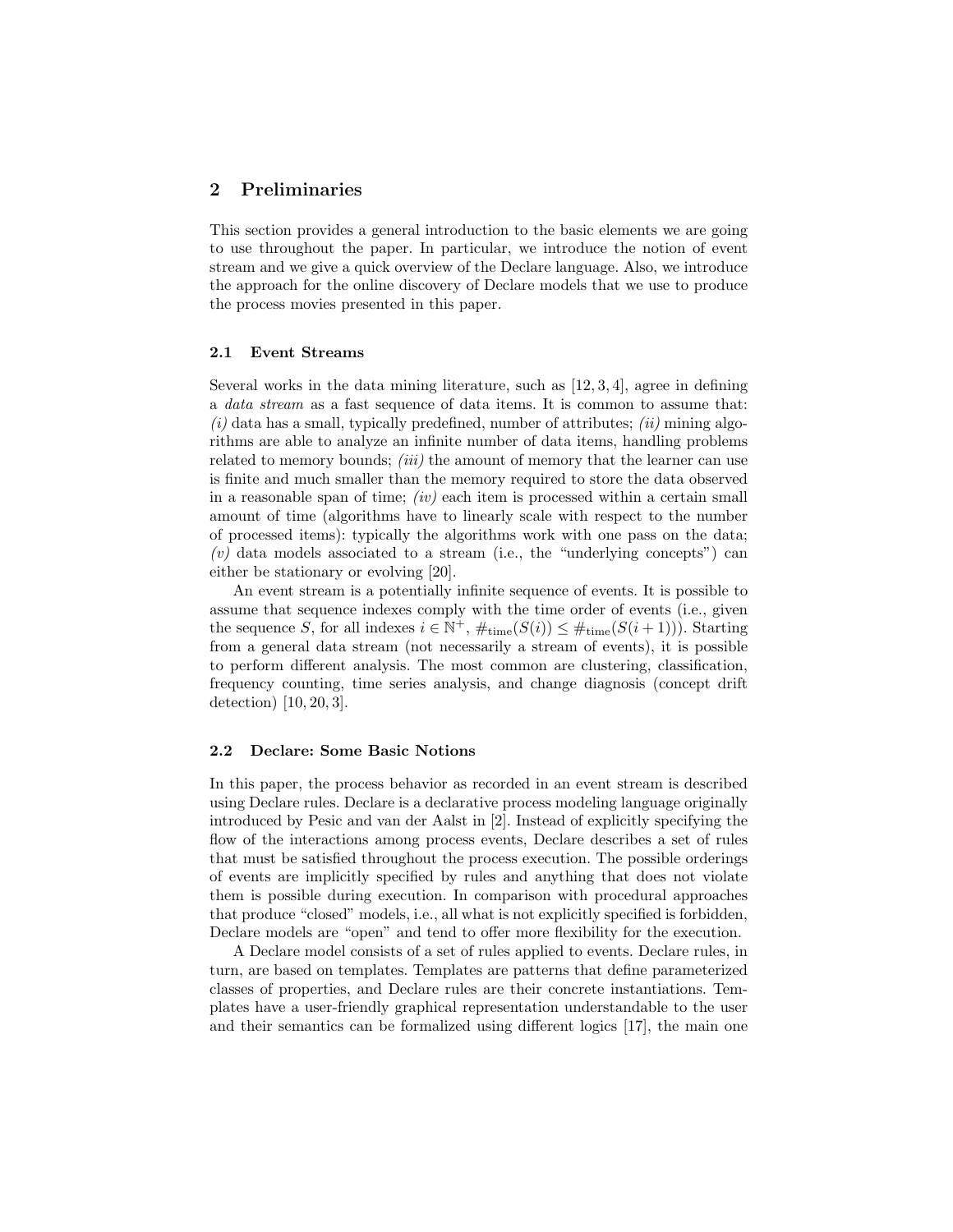| Template                     | Meaning                                                                                        | Notation    |
|------------------------------|------------------------------------------------------------------------------------------------|-------------|
|                              | Responded Existence $(A,B)$ if A occurs then B occurs before or after A                        | В<br>Α      |
| $Co\text{-Existence}(A,B)$   | if A occurs then B occurs before or after A and vice versa                                     | B<br>Α      |
| Respose(A, B)                | if A occurs then eventually B occurs after A                                                   | B<br>Α      |
| Precedence(A,B)              | if B occurs then A occurs before B                                                             | B<br>Α      |
| Succession(A,B)              | for A and B both precedence and response hold                                                  | B<br>A<br>× |
| $Alternate$ Response $(A,B)$ | if A occurs then eventually B occurs after A without another A in between                      | В<br>Α      |
|                              | Alternate Precedence $(A,B)$ if B occurs then A occurs before B without another B in between   | B<br>A      |
|                              | Alternate Succession $(A,B)$ for A and B both alternate precedence and alternate response hold | В<br>Α      |
| Chain $Response(A,B)$        | if A occurs then B occurs in the next position after A                                         | B<br>A      |
| Chain Precedence $(A,B)$     | if B occurs then A occurs in the next position before B                                        | B<br>A      |
| Chain Succession $(A,B)$     | for A and B both chain precedence and chain response hold                                      | B<br>А      |
| Not $Co-Existence(A,B)$      | A and B cannot occur together                                                                  | B<br>Α      |
| Not Succession $(A,B)$       | if A occurs then B cannot eventually occur after A                                             | A<br>B      |
|                              | Not Chain Succession $(A, B)$ if A occurs then B cannot occur in the next position after A     | в<br>А      |

Table 1. Graphical notation and meaning of the Declare templates.

being LTL, making them verifiable and executable. Each rule inherits the graphical representation and semantics from its templates. The major benefit of using templates is that analysts do not have to be aware of the underlying logic-based formalization to understand the models. They work with the graphical representation of templates, while the underlying formulas remain hidden. Table 1 summarizes some of the Declare templates (we indicate template parameters with capital letters and concrete activities in their instantiations with lower case letters). For a complete overview on the language the reader is referred to [18].

Consider, for example, a response rule connecting activities a and b. This rule indicates that if a occurs, b must eventually *follow*. Therefore, this rule is satisfied for traces such as  $\mathbf{t}_1 = \langle a, a, b, c \rangle$ ,  $\mathbf{t}_2 = \langle b, b, c, d \rangle$ , and  $\mathbf{t}_3 = \langle a, b, c, b \rangle$ , but not for  $t_4 = \langle a, b, a, c \rangle$  because, in this case, the second instance of a is not followed by a b. Note that, in  $t_2$ , the considered response rule is satisfied in a trivial way because a never occurs. In this case, we say that the rule is *vacuously satisfied* [14]. In [6], the authors introduce the notion of *behavioral* vacuity detection according to which a rule is non-vacuously satisfied in a trace when it is activated in that trace. An *activation* of a rule in a trace is an event whose occurrence imposes, because of that rule, some obligations on other events in the same trace. For example, a is an activation for the response rule between  $a$  and  $b$ , because the execution of  $a$  forces  $b$  to be executed eventually.

An activation of a rule can be a *fulfillment* or a *violation* for that rule. When a trace is perfectly compliant with respect to a rule, every activation of the rule in the trace leads to a fulfillment. Consider, again, the response rule connecting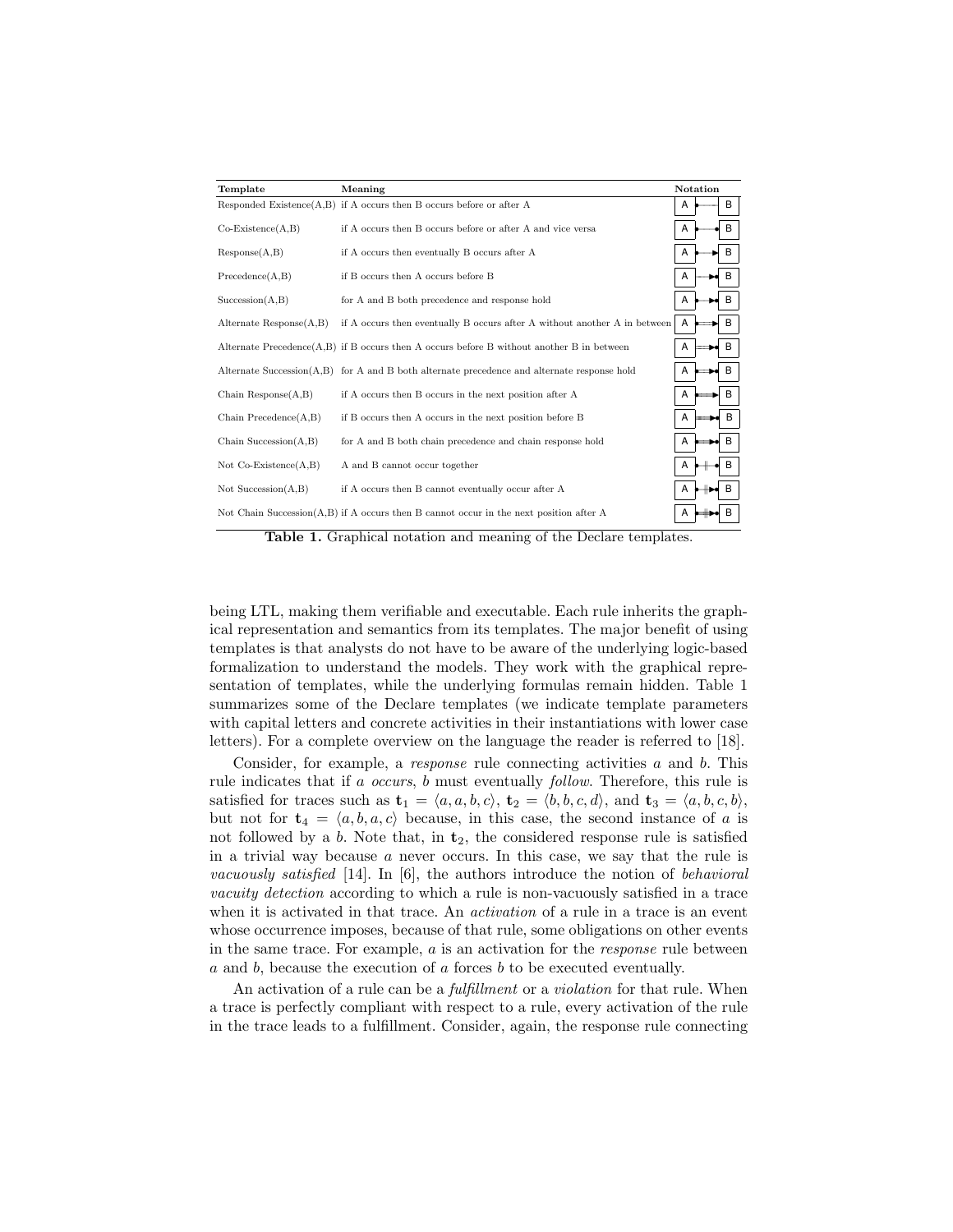activities  $a$  and  $b$ . In trace  $t_1$ , the rule is activated and fulfilled twice, whereas, in trace  $t_3$ , the same rule is activated and fulfilled only once. On the other hand, when a trace is not compliant with respect to a rule, an activation of the rule in the trace can lead to a fulfillment but also to a violation (at least one activation leads to a violation). In trace  $t_4$ , for example, the response rule between a and b is activated twice, but the first activation leads to a fulfillment (eventually b occurs) and the second activation leads to a violation  $(b \text{ does not occur subsequently}).$ An algorithm to discriminate between fulfillments and violations for a rule in a trace is presented in [6].

#### 2.3 Online Discovery of Declare Models

In this section, we describe how to discover, at runtime, a Declare model out of a stream of events. The approach for online discovery of Declare models we use in this paper is based on three algorithms. The first algorithm is called Sliding Window [11]. The basic idea of this algorithm is to keep the latest observed events and consider them as a static event log. The other two approaches are called Lossy Counting [16] and Lossy Counting with Budget [9]. The basic idea of these approaches is to consider aggregated representations of the latest observations, i.e., instead of storing repetitions of the same event, to save space, they store a counter keeping trace of the number of instances of the same observation. As presented in [15], we use these algorithms for memory management in combination with algorithms for the online discovery of Declare rules referring to different templates.

| <b>Algorithm 1:</b> Online discovery scheme                                                      |  |  |  |
|--------------------------------------------------------------------------------------------------|--|--|--|
| <b>Input:</b> S: event stream, conf: approximate algorithm configuration (either LC or LCB, with |  |  |  |
| the corresponding configuration: $\epsilon$ or $\mathcal{B}$ ), update model condition           |  |  |  |
| $1 \quad R \leftarrow \emptyset$<br>/* Set of template replayers */                              |  |  |  |
| foreach Declare template t do                                                                    |  |  |  |
| Add a replayer for $t$ (according to <i>conf</i> ) to $R$<br>з                                   |  |  |  |
| 4 end                                                                                            |  |  |  |
| forever do<br>5                                                                                  |  |  |  |
| $e \leftarrow \text{observe}(S)$<br>6                                                            |  |  |  |
| if $analyze(e)$ then<br>7                                                                        |  |  |  |
| foreach $r \in R$ do<br>8                                                                        |  |  |  |
| $r(e, \text{conf})$<br>/* Replay $e$ on replayer $r *$ /<br>9                                    |  |  |  |
| end<br>10                                                                                        |  |  |  |
| end<br>11                                                                                        |  |  |  |
| <b>if</b> update model condition <b>then</b><br>12                                               |  |  |  |
| $model \leftarrow$ initially empty Declare model<br>13                                           |  |  |  |
| foreach $r \in R$ do                                                                             |  |  |  |
| Update <i>model</i> with rules in $r$                                                            |  |  |  |
| end<br>16                                                                                        |  |  |  |
| Use model<br>/* For example, update a graphical representation */<br>17                          |  |  |  |
| end<br>18                                                                                        |  |  |  |
| 19 end                                                                                           |  |  |  |

Algorithm 1 presents a general overview of our online discovery approach. Here, we keep a set  $R$  of *replayers*, one for each template we want to discover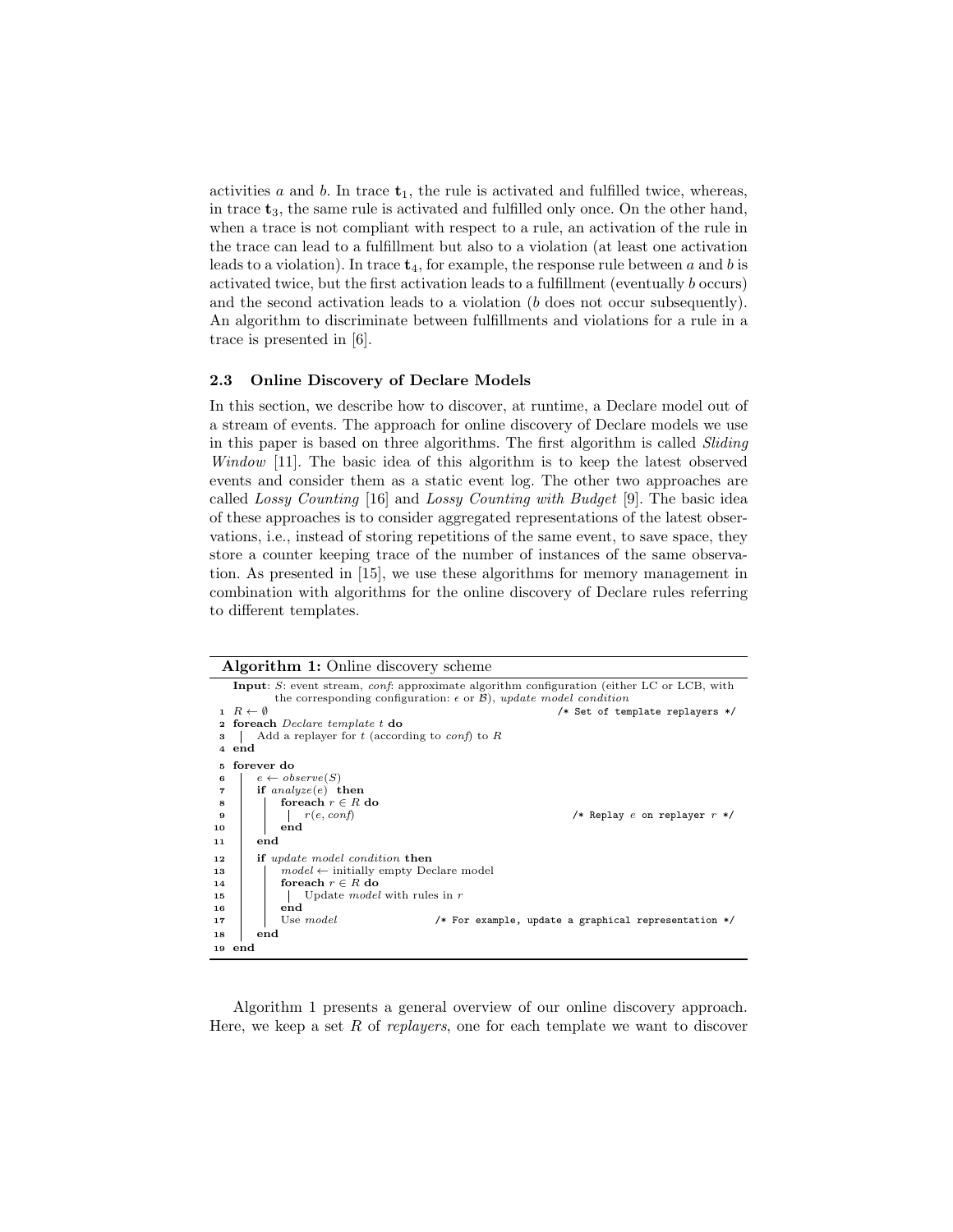(line 3). Note that replayers for different templates implement different discovery algorithms each one developed based on the characteristics of the corresponding template. Then, when a new event  $e$  is observed from the stream  $S$ , if it is necessary to analyze it, the algorithm replays e on all the template replayers of R (line 9). Periodically (the period may depend either on the number of events observed, or on the actual elapsed time), it is possible to update the discovered Declare model, by querying each replayer for the set of satisfied rules (line 15). These models are used in our visualizer as "frames" to build the process movies.

The candidate rules to be included in the discovered Declare model can be selected based on the percentage of activations that leads to a fulfillment (eventbased rule support) or based on the percentage of cases in which the rule is satisfied (trace-based support). Of course, in this latter case, the event stream should provide not only information about the case to which each event belongs but also an indication on the exact point in which each trace starts and ends.

### 3 The Visualizer

The visualizer described in this paper has been implemented as plug-in of the process mining tool ProM.<sup>4</sup> In the following sections we describe the tool and its characteristics.

#### 3.1 The Event Streamer

The current implementation of ProM is able to cope only with "static" objects, e.g., log files and process models. Instead, as previously stated, an event stream cannot be fit into a static object, because of its dynamic nature. In particular, when someone queries an event stream for the "next" event, the provided answer will depend on the "query time".

In order to achieve our goal, we decided to model event streams using TCP connections [7, 8]. In particular, we employed a client-server architecture in which the stream source acts as a server and several miners, modeled as clients, can be connected to the same source. Figure 1 reports a graphical representation of such idea: the stream source forwards each event, represented as a box, to all the connected miners (clients) via TCP connections.

When a new event is emitted, a log fragment is encoded only containing that event and sent to the clients. Specifically, the log fragment contains only one trace which contains only the event emitted and is encoded in XML, using the XES standard [13]. It is important to note that, differently from what happens with static log files, events are not grouped anymore by process instance. Instead, each event is wrapped into different trace elements which have the same value for the "case id" attribute. The reconstruction of the complete trace is delegated to the clients.

The log fragment reported in Listing 1.1 represents an example of data written through the network connection.

 $\frac{4}{4}$  See http://www.processmining.org for more information.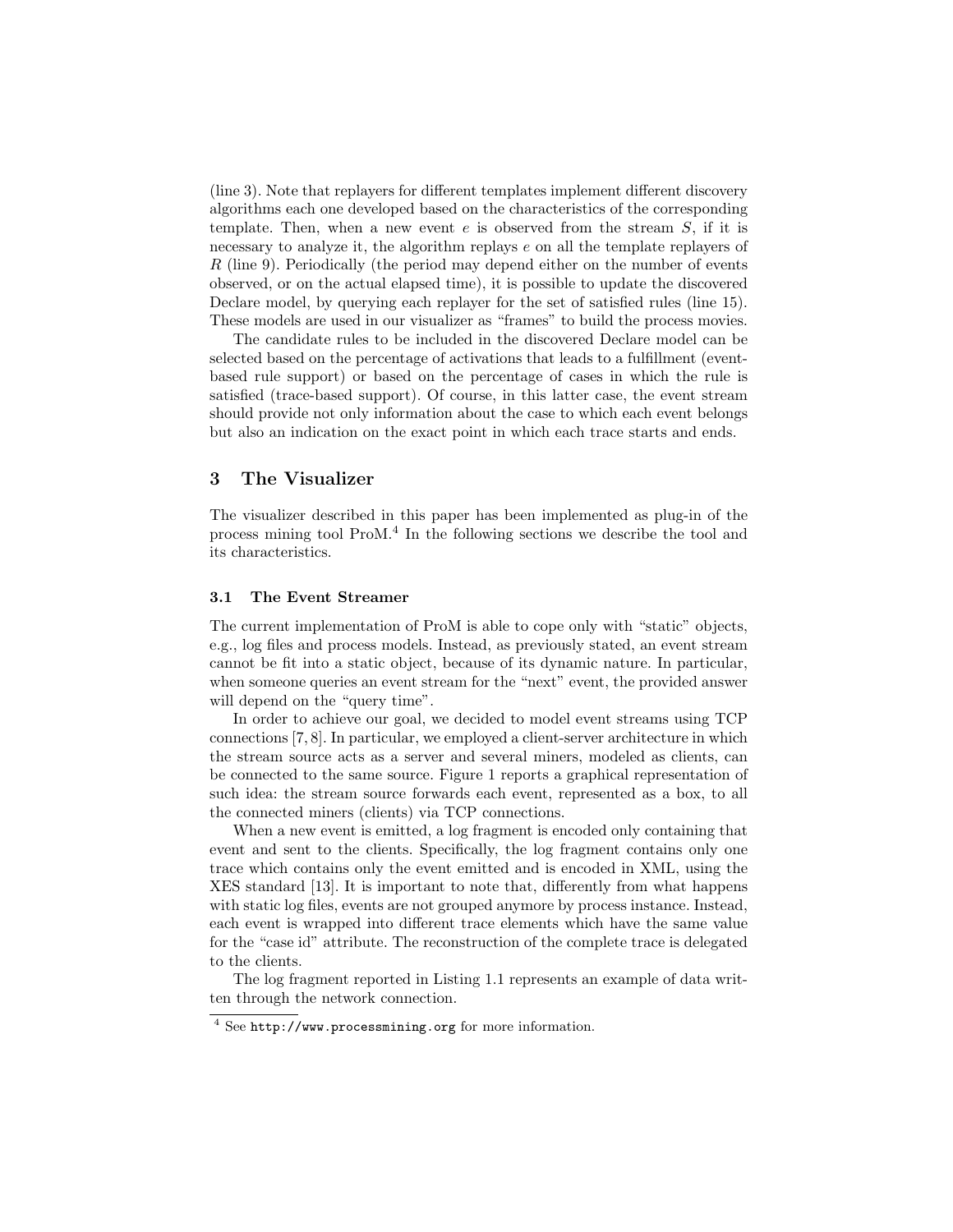

Fig. 1. Graphical representation of the stream architecture: the stream source is a server, and each miner is a *client* connected via TCP. Each square box represents an event. The background color of a box corresponds to the case id of the event.

```
1 <log openxes . version =" 1.0 RC7 " xes . features =" nested - attributes "
          xes . version =" 1.0 " xmlns =" http :// www.xes - standard . org /">
2 \times \text{trace}<br>3 \leftarrow3 <string key =" concept : name " value =" 7235124248 -6934584346 " />
4 <event><br>5 <event>
5 <string key =" concept : name " value =" Activity A" />
6 </event><br>
7 </trace>
       \langle/trace >
8 \times / \log
```
Listing 1.1. Log fragment streamed over the network and encoded using XES.

We opted for this architecture since it is an extremely flexible solution and allows different computational nodes to communicate easily. Moreover, it is extremely easy, for an existing information system, to emit events to be analyzed using our implemented solution. In order to simulate specific stream scenarios, we use an event streamer, which takes as input a (finite) event log and simulates an event stream using the events contained in the log. Specifically, all the events of the log are sorted according to their timestamp. Then, each event is sent through the network. The time passing between two consecutive events is a parameter of the streamer. Clearly, the stream generated using this tool is not infinite, but it is still useful for testing purposes.

Fig. 2 reports a screenshot of the ProM implementation of the event streamer. On the right hand side of the screenshot there is a graphical representation of the stream: each colored point represents an event of the stream (green dots represent sent event whereas blue dots represent the events that still need to be sent). The x axis represents the time, the y axis has no specific semantic (simultaneous events are vertically distributed for readability purposes). The left hand side of the screenshot contains some configuration panels. In particular, it is possible to configure the network port that is used to accept incoming miners, the time passing between the emission of two consecutive events, and the control buttons to start and to stop emitting events on the network channel. Few other controllers are available as well. For example, it is possible to assign different colors to the events visualization according to the activity name or according to the case id.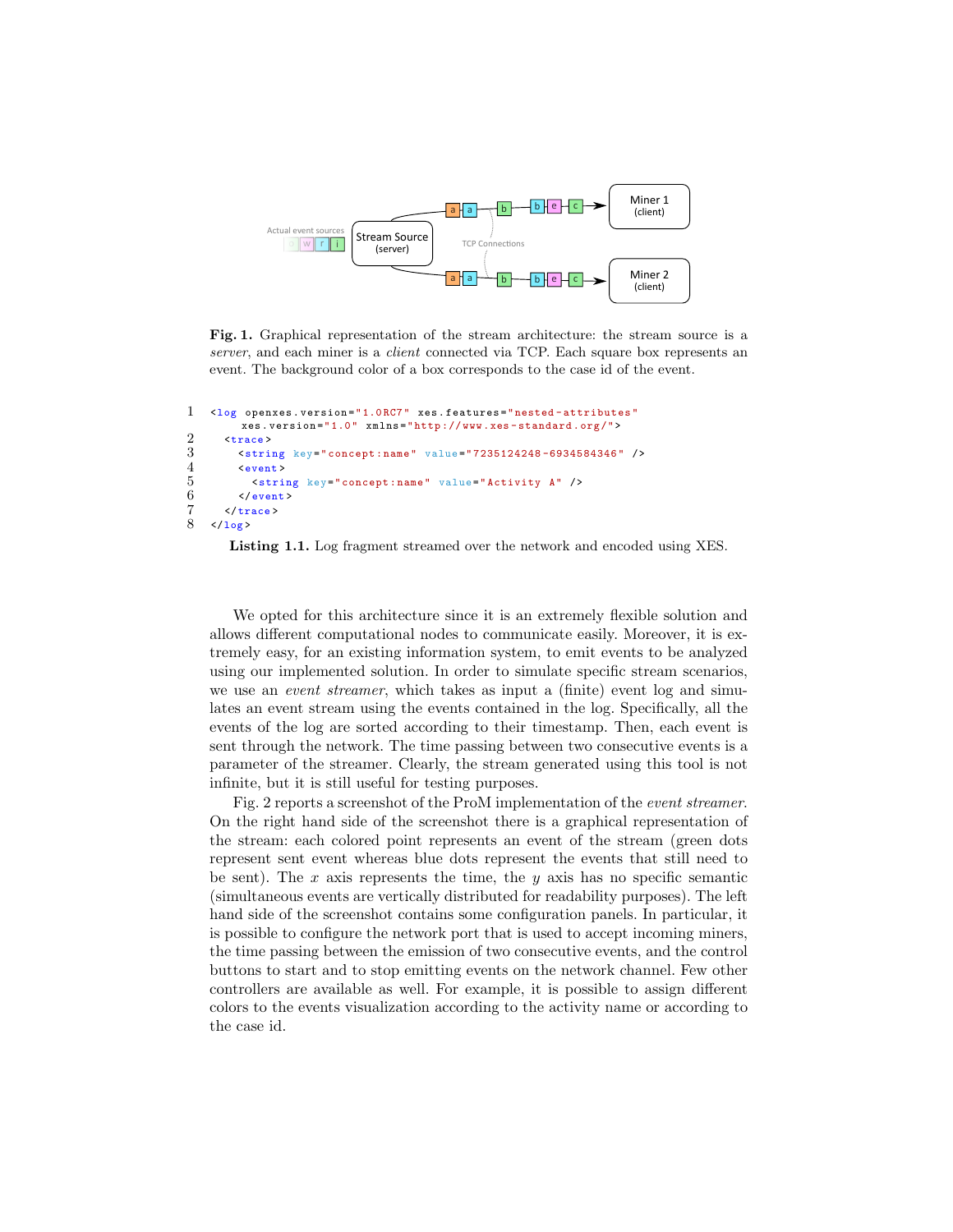

Fig. 2. Screenshot of the streamer interface.

#### 3.2 The Declare Stream Miner

The ProM implementation of the Declare stream miner is fundamentally based on the "observer pattern": every time the stream receives a new event, different replayers update their internal status with the new observation. With a certain periodicity, either with respect to the number of events received or with respect to the time passed, the Declare model is updated, taking into account the new status recorded by each replayer.

Since the mined model is not static (it evolves over time), it is not possible to generate one model to be added to the ProM workspace. Therefore, we decided to implement a dashboard in the ProM toolkit. This dashboard (Fig. 3) shows the current status of the stream, together with some general historical information. The current behavior as detected from the event stream is shown in the form of a list of Declare rules that change over time. While the stream progresses, the visualization in the dashboard is periodically updated showing the currently valid Declare rules. The dashboard is composed of several parts: the bottom panel contains some general controllers, to turn on and off the miner, together with some general information about the number of received events. The main panel is vertically splitted: the left hand side part reports a graphical representation of the top 10 rules currently valid (the ones with the highest fulfillment ratio). In this panel, the value of the fulfillment ratio is encoded using different colors: brighter blue indicates the lowest values, darker blue indicates the highest values. The same panel contains two more controllers: one to export the currently displayed Declare model into the ProM workspace, and another one to attach the rule name to each connector in the model. The right hand side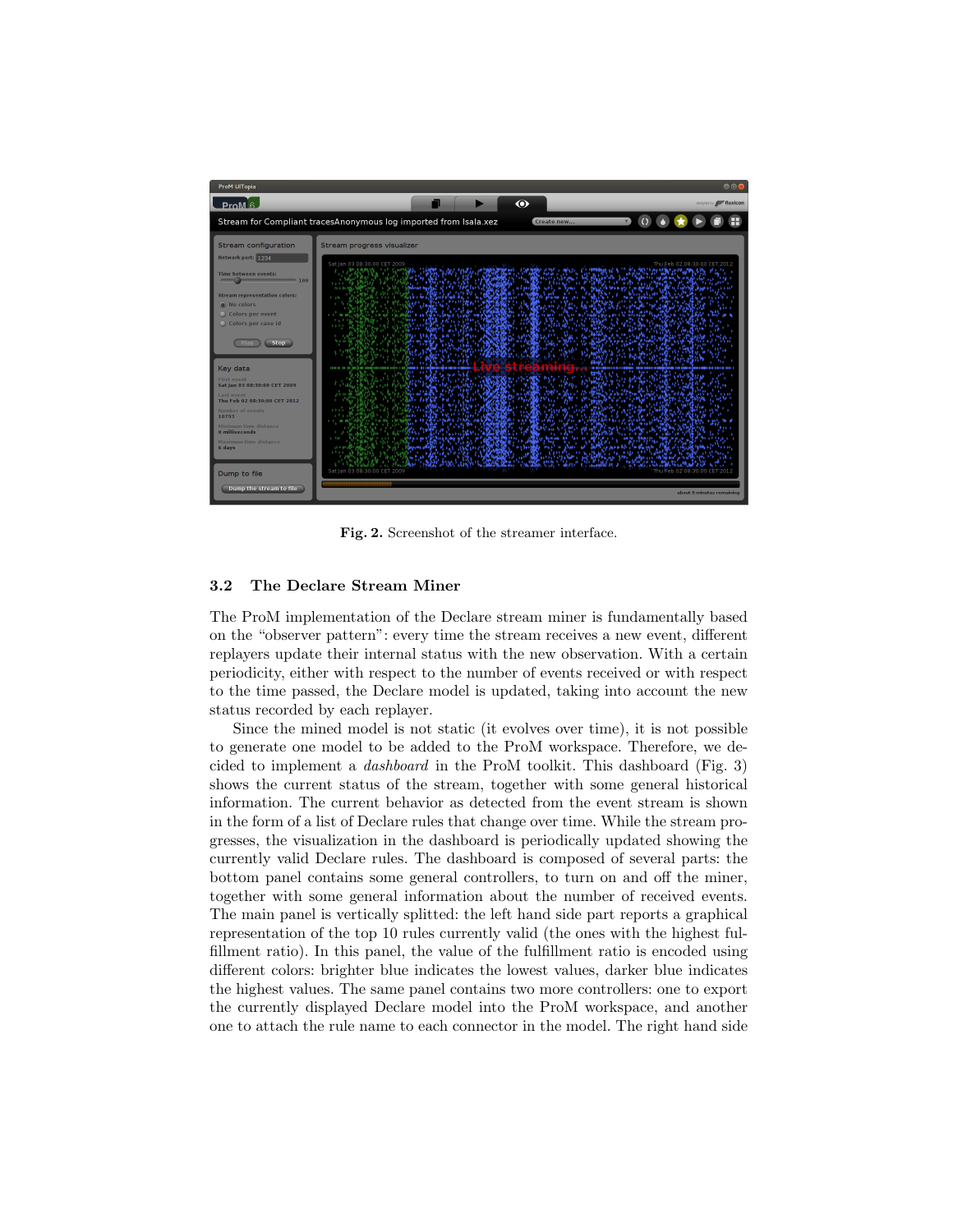

Fig. 3. Screenshot of the stream miner dashboard.

of the dashboard contains two panels: the one on the top contains a list with the complete set of discovered rules (with the corresponding statistics), the panel on the bottom part contains a line chart with some historical information. In our specific case, the chart shows the trend of the number of rules discovered over time, but several other statistics can easily be added as well (e.g., the average fulfillment ratio of the rules).

### 4 Case Study

For our experiment,<sup>5</sup> we have generated two synthetic logs ( $\mathcal{L}_1$  and  $\mathcal{L}_2$ ) by modeling two variants of the insurance claim process described in [5] in CPN Tools<sup>6</sup> and by simulating the models. The following characteristics are common to both process variants. Upon registration of a claim, a general questionnaire is sent to the claimant. In addition, a registered claim is classified as high or low. A cheque and acceptance decision letter is prepared in cases where a claim is accepted while a rejection decision letter is created for rejected claims. In both cases, a notification is sent to the claimant. Three modes of notification are supported, i.e., by email, by telephone (fax) and by postal mail. The case should be archived upon notifying the claimant. The case is closed upon completion of archiving task.

 $\mathcal{L}_1$  contains 14,840 events and  $\mathcal{L}_2$  contains 16,438 events. We merged the logs (four alternations of  $\mathcal{L}_1$  and  $\mathcal{L}_2$ ) using the *Stream Package*, publicly available

<sup>5</sup> The entire process movie generated in our experiment can be found at http:// youtu.be/9gbrhkSfRTc.

 $6$  See http://cpntools.org.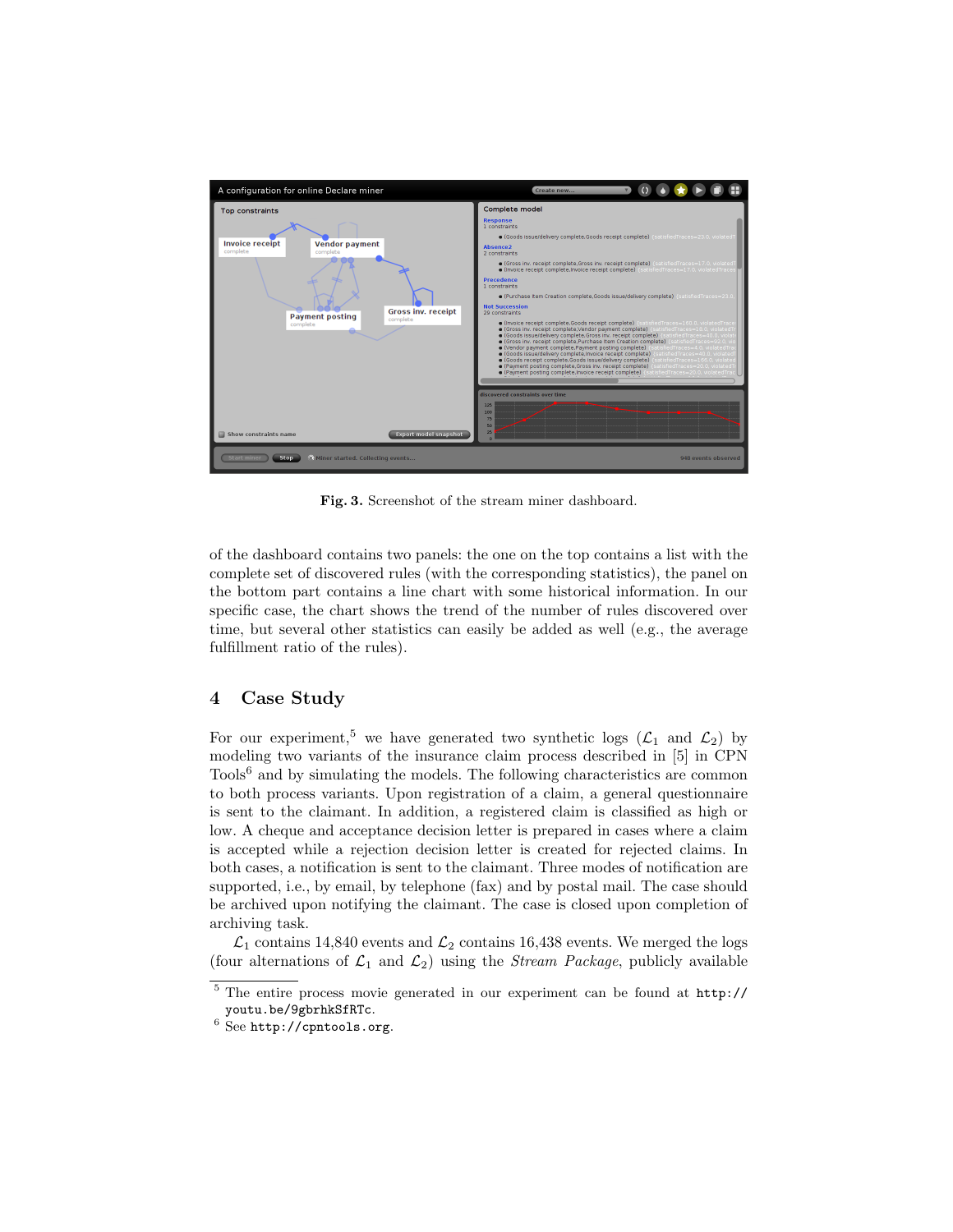

**Fig. 4.** Screenshot of the visualizer (frame from  $\mathcal{L}_1$ ).

in the ProM repositories. The same package has been used to transform the resulting log into an event stream. The event stream contains 250,224 events and has three concept drifts (one for every switch from  $\mathcal{L}_1$  to  $\mathcal{L}_2$ ).

The event stream has been simulated with the event streamer. The events, received by the Declare stream miner has been processed to discover Declare rules that hold with a fulfillment ratio of 1. A Declare model is generated every 100 milliseconds, i.e., every 100 milliseconds the model shown through the visualizer is refreshed and the process movie progresses with a new frame.

In Fig. 4, a frame of the process movie is shown generated by simulating the event stream. The figure shows one of the frames of the movie when the events from  $\mathcal{L}_1$  are sent to the miner. The frame indicates that at that point in time during the stream evolution the Declare rules involving claims classified as "low" are prevalent in terms of fulfilment ratio. As already mentioned, this view can be exported to create a snapshot of the process behavior at that point in time during the stream progression. Fig. 5 shows one of the frames of the movie when the events from  $\mathcal{L}_2$  are sent to the miner. In this case, the Declare rules involving claims classified as "high" correspond to a higher fulfilment ratio.

In Fig. 6, the entire trend of the number of discovered constraints from the beginning to the end of the process movie is shown. The concept drifts when passing from one of the two logs to the other are evident and indicated as peaks in the curve.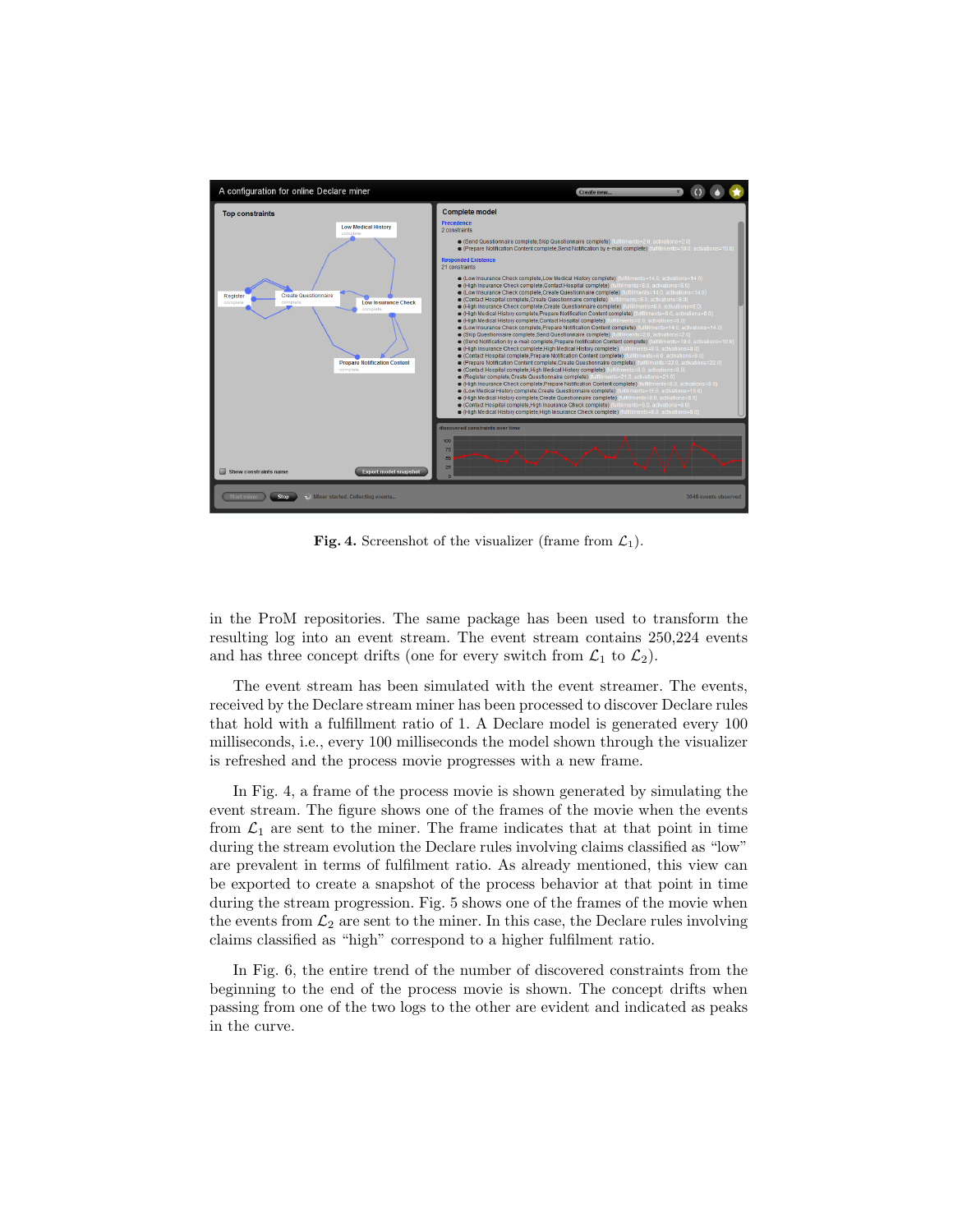

Fig. 5. Screenshot of the visualizer (frame from  $\mathcal{L}_2$ ).



Fig. 6. Trend of the number of discovered constraints from the beginning to the end of the process movie.

## 5 Conclusion

This paper proposes a tool for the dynamic visualization of process models discovered through a technique for the online discovery of Declare rules described in our previous work. The different models are discovered in different evaluation points from an event stream. These models represent different frames of a process movie. A process movie is a way of dynamically visualizing the results of an online process discovery technique like the ones implemented in the Declare stream miner. Our experimentation shows that the tool is able to reproduce graphically the evolution of process cases encoded in an event stream. In addition, concept drifts are also graphically captured through the trend line representing the number of discovered Declare rules over time.

Acknowledgment The work by Andrea Burattin is supported by the Eurostars-Eureka project PROMPT (E!6696).